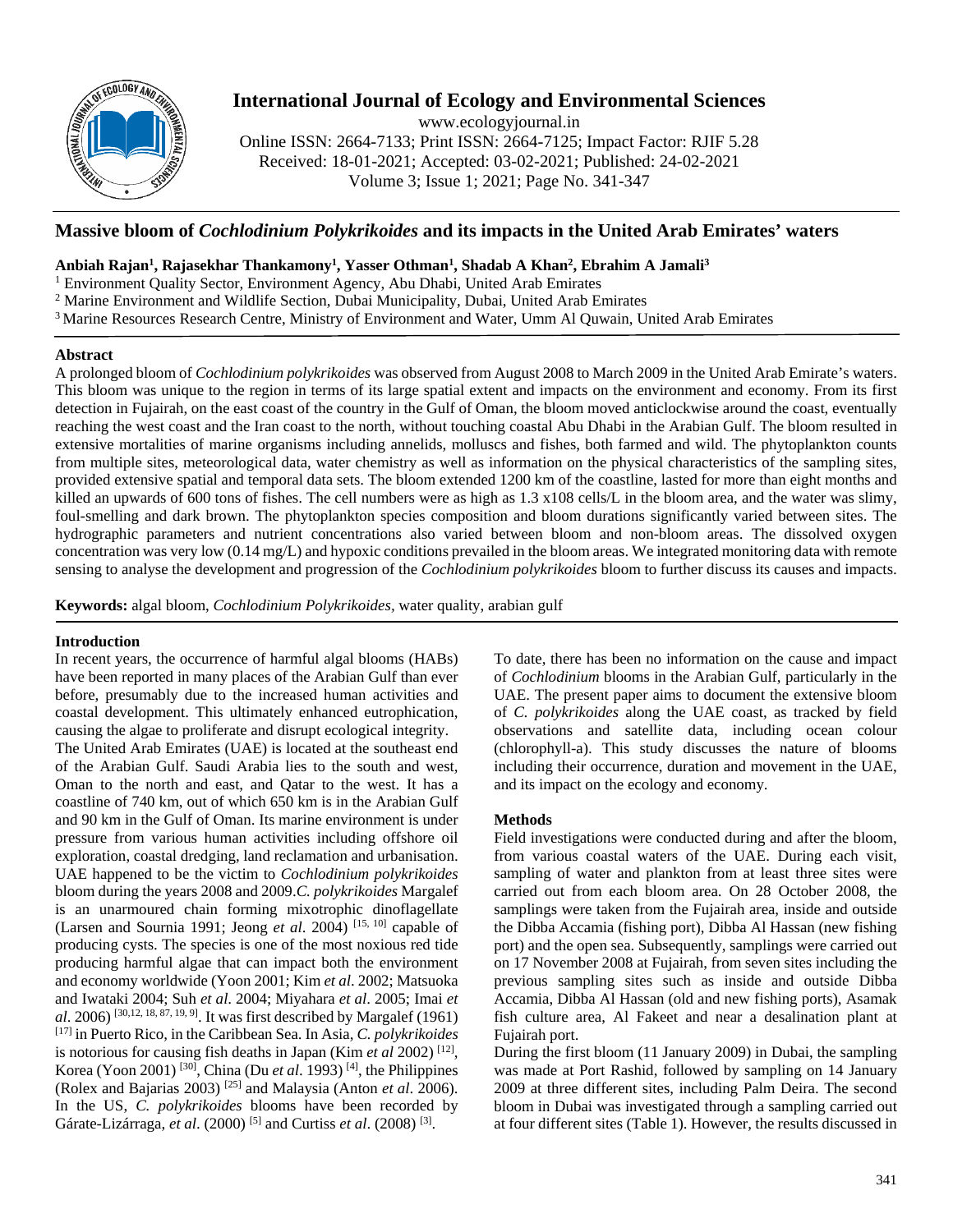this paper have been limited to a few places where the results were not identical (Table 1).

At each sampling site, the basic water quality parameters, namely temperature, salinity, pH, dissolved oxygen and chlorophyll, were measured using the Hydrolab-Surveyor IV. Seawater samples were collected using a Niskin water sampler, and the nutrient analysis was conducted via an Auto Analyser (Skalar). Phytoplankton samples were collected through both bottle and net (20 microns), and cells were counted using a light microscope and identified with a scanning electron microscope at NOAA-USA. MODIS satellite imaging was used for estimating the concentration of chlorophyll in the coastal areas of UAE and track the bloom movement. Remote-sensing data were analysed at the Environment Agency – Abu Dhabi.

#### **Results and Discussion**

A colour change and several red patches in seawater were noticed at Kalba (25º00'.594"N, 56º21'.32"E) on 28 August 2008, and in Dibba Al Hassan at Fujairah coastal waters (25º36'592"N, 56º16'508"E) on 8 September 2008. Subsequently, incidences of fish deaths were reported frequently in various scales. A major incident occurred in October 2008, which continued and extended to other places in the country. The blooms were recorded in various places at different periods till October 2009, at various intensities (Table 1).

*C. polykrikoides* cells were present as single and four-cell zooids, and rarely eight and 16 cell chains. The distribution of the cells was recorded at 19 sites (Table 1). The abundance varied from 0 to1.3 x 108 cells/L (Port Rashid, Dubai). In Fujairah, the bloom occurred several times and extended over 55 km, whereas in Dubai the bloom was reported only twice, the first incident on 11 January 2009 at Port Rashid, on a smaller scale that covered less than 1 km and lasted for three days. However, the bloom intensity was extremely high and the cell concentration was 1.3 x 108 cells/L. The second bloom incident was reported on 2 April 2009, which extended from Palm Deira to Palm Jumeirah. It was comparatively larger and lasted for more than a week; however, no major fish mortality was reported.

With regards to temperature, the *C.polykrikoides* was found existing between 20.92°C and 28.53°C. During the bloom period, the water temperature at Fujairah varied from 26.79°C–28.53°C. Later, the bloom moved from the east coast to the west coast of UAE and appeared at Ras Al Khaimah, moving up to Palm Jumeirah, Dubai, during winter. The presence of bloom in different parts of the UAE during different temperature regimes revealed that the *C. polykrikoides* can tolerate a wide range of temperatures. Kudela *et al*. (2008) [14] reported the same and suggested that *C. polykrikoides* is an eurythermal organism.

In the UAE, the salinity of the *C. polykrikoides* population was recorded between 37.33 and 42.4 psu. The bloom initiated on the east coast with low salinity and extended to the west coast with high salinity (Table 1). Kim *et al*. (2001) [16] and Lee *et al*. (2001) [13, 16] reported that *C. polykrikoides* have wide tolerances for salinity (15–50 psu, with an optimum from 25 to 40 psu), and growth temperatures (10–30 $^{\circ}$ C, with optimum growth at 25 $^{\circ}$ C). In the Western Pacific, during a bloom incident, the water quality parameters showed a range of 18–30°C temperature and 30–35.8 psu salinity. Furthermore, Kudela *et al*. (2008) [14] suggested that this group is eurythermal and euryhaline and well adapted to warm waters. This corroborates with the present observation,

from the bloom recorded in various parts of the UAE, during the different periods, that *C. polykrikoides* can tolerate a wide range of salinity and temperatures (Table 1).

The bloom areas showed pH variations between 7.63 and 8.56. The dissolved oxygen fluctuated between 0.14 and 9.68 mg/L, and the chlorophyll concentration during the bloom period varied between 0.01 and 52 µg/L, where the values were proportional to the bloom concentration (Table 1). The nutrient concentration in bloom areas showed higher values than normal seawater. The nitrite values fluctuated between 0.22 and 0.54 µM/L, and phosphate varied from 0.90 to 2.76 µM/L. The nitrate and silicate values oscillated between 0.32 and 0.81 µM/L and 1.58 and 4.99 µM/L, respectively. Kudela *et al*. (2008) [14] reported a lack of evidence in linking coastal eutrophication in the development of *Cochlodinium* blooms. This species has been recorded in both eutrophic (Park *et al.* 2005)<sup>[21]</sup> and non-eutrophic waters (Yoon *et al*. 2004) [29] and can tolerate a wide range of nutrient concentrations as well.

Recent studies evidenced that the *C. polykrikoides* can grow mixotrophically (Jeong *et al.* 2004)<sup>[10]</sup>, and that this mechanism supports this phytoplankton in producing a red tide. They are also a strong vertical migratory species (Park *et al*. 2001) [22] and move along with the wind and current. The present investigation proved the same, and the influence of wind was evidenced in the patches of bloom found in the Fujairah fishing port – they were moving to and fro within a day along with the wind direction. The water current played a major role in the bloom movement. The satellite image analysis of chlorophyll (MODIS) from August 2008 to 2009 (Figure 2) indicated the progression of the bloom. When the bloom was correlated with the water currents (Reynolds, 1993) [26], it was apparent that the bloom movement was being controlled by the water current. The bloom started in the east coast of the UAE (Fujairah, in the Gulf of Oman) in August 2008, and moved anticlockwise, reaching the Arabian Gulf (Ras Al Khaimah, Sharjah and Dubai) in December 2008 and April 2009, after which the bloom moved along with the water current and reached the coast of Iran. Later, the bloom lost its intensity and disappeared in October 2009.

During the bloom period, the phytoplankton community structure in Fujairah varied between sampling sites. The areas with high *C. polykrikoides* density showed lesser number of species (Figure 1). Water samples collected from the bloom area on 28 October 2008 (Figure 1) showed no significant variation between the sites located in the bloom area, but the non-bloom areas showed an entirely different composition with a higher number of species and less concentration (Figure 1). The *C. polykrikoides* dominated the bloom area  $(> 90\%)$ , and it was followed by *Gymnodinium catenatum* (< 2.5%). The *G. catenatum* cells were recorded in all sampling sites (stations 1–4), and the concentration varied from 0.18% to 2.3% of the total population. The analysis of the samples collected on 17 November 2008 showed (Figure 1) different compositions. The *C. polykrikoides* population was drastically lower in stations 5 and 3 (25% and 0%, respectively), and marginally lower in sampling sites 7 and 8 (70.58% and 71.43%, respectively).

During the first bloom incident (11 January 2009) in Dubai, the sample (Figure 1) was filled with *C. polykrikoides* (100%). After three days, during the second sampling, the *C. polykrikoides* concentration was reduced to 67%. However, at the nearby area (Palm Deira-Corniche), the phytoplankton population structure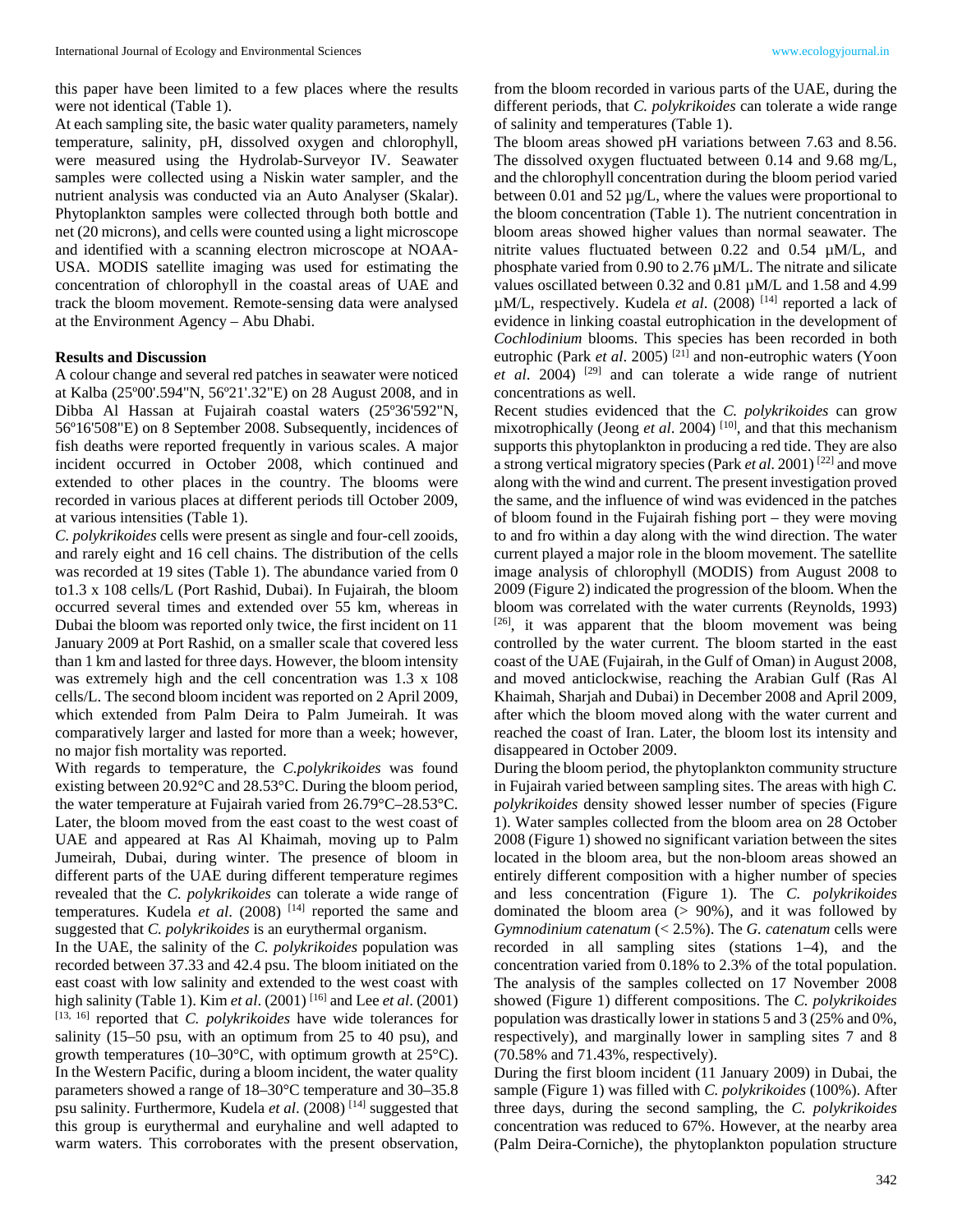was different; the bloom sample was filled with only three species (Figure 1). Among them, *Prorocentrum minimum* was about 81.51%, and it was followed by *Psuedonitzschia* sp (12.3%) and *Prorocentrum* sp (6.19%). At station 3, the phytoplankton population was dominated by *P. minimum* (36.8%), followed by *Psuedonitzschia* sp (26.3%). Other species found in this area were *Thalassionema nitzschioides*, *Thalassiosira Rhizosolenia styliformis, Skeletonema costatum*, *Prorocentrum*  sp *and Astrerionellopsis* sp. During the second bloom on 2 April 2009, the *C. polykrikoides* population varied from 65.38% to 98.56%, along with the presence of 13 other phytoplankton species being recorded (Figure 1). However, the percentage was very low. In addition, station 1 was filled with *Noctiluca scintillans* (Table 1 and Figure1).

The *C. polykrikoides* bloom in the UAE waters caused depletion of dissolved oxygen, changes in phytoplankton abundance and species and closing of desalination plants. Furthermore, the bloom affected the tourism industry, distribution of corals and benthic organisms and produced multi-species fish deaths. During the bloom period, both in Fujairah and Dubai, the water quality parameters changed remarkably; on the whole, the dissolved oxygen concentration decreased and reached up to 0.14 mg/L in early morning hours and simultaneously, during noon, the values increased and reached a maximum of 9.68 mg/l. The hypoxic condition created by the bloom could be one of the reasons for the mortality of the fishes, particularly in the fish farms (ASAMAK). Approximately, 650 tons of multi-species wild and cultured fishes died in the UAE. Mass mortalities of marine organisms associated with the *C. polykrikoides* bloom was reported worldwide (Onoue and Nozawa 1989; Yuki and Yoshimatsu 1989; Guzman 1990; Kim 1999; Garate-Lizarraga *et al*. 2000; Whyte *et al*. 2001; Curtis *et al*. 2008). Besides this, Whyte *et al*. (2001) reported the mass mortality of cultured salmon on the west coast of Canada, and explained that mortality occurred because caged fish have lesser opportunities to avoid the impact of HABs than wild fish. In the UAE, the maximum mortality recorded was in fish farms, due to the limited opportunity to avoid low oxygen levels created by the bloom.

Guzmán *et al*. (1990) [7] stated that the blooms of *C. catenatum* were implicated in coral mortality in Costa Rica and Panama. Bauman *et al.* (2010)<sup>[2]</sup> reported that the coral reefs in the UAE were affected maximum, in terms of both species and functional compositions, due to the *C. polykrikoides* blooms. In addition to corals, the benthic organisms found in the bloom area were also reduced and dead organisms were found during the bloom period. The impact of the bloom on desalination plants was crucial in the UAE – the filters of the reverse osmosis (RO) plants were blocked by the bloom and created a situation leading to the closing down of four desalination plants at Kalba, Port of Fujairah, Kohr Fakkan and Ghalila for more than a week. Foam, odour and change of water colour affected the recreation industry in the UAE, and many beaches were closed during the bloom period.

Hoagland and Scatasta (2006) [8] estimated the economic impact of harmful algal bloom incidents in the US at about \$82 million/year, with the majority of the impact being seen on public health and commercial fisheries sectors. There were no proper estimations made on the impact of *C. polykrikoides* in the UAE due to the lack of documentation on social impacts, cultural practices and values. Decreased recreational opportunities, shifts in livelihoods, unreported illnesses, reductions in property values, lost seafood sales due to unfounded consumer fears (the "halo effect") and lost revenue from some untapped fisheries are just a few examples of economic effects not accounted for in this estimate. On the other hand, economic loss in Iran due to *C. polykrikoides* bloom was calculated to be about \$500 million.

Ballast water could be one of the likely reasons for the occurrence of present *C. polykrikoides*. Since the Arabian Gulf is one of the high ship traffic areas in the world, UAE coasts are vulnerable to the attack of invasive species (harmful algae) through ballast water. Annually, nearly 50,000 tankers operate in this region through the Strait of Hormuz, and it has been estimated that 30 million cubic meters of ballast water is discharged from these tankers yearly. Consequently, this area has been characterised as an extremely high-risk area. Based on the ship movement and ballast water inflow in the UAE, the ballast water ranks first as possible sources that could have introduced the species in the UAE. In addition, the water current and aquaculture and fisheries activities are some of the other probable sources for the introduction of various HAB species. Meanwhile, there was a report on *C. polykrikoides* bloom in Pakistan (Soina pers. Comm.) before this incident.

The topography and nutrient availability played a major role in HAB formation, expansion and fish deaths in the UAE coastal waters. In general, water renovation and flushing rates are key factors for the restoration of water quality. Fishing harbours situated in the Fujairah coastal waters comprised a low flushing rate and high nutrient concentration. Thus, the increase in manmade changes in the coastal zone was the primary reason for these episodes. The artificial changes in the coast such as breakwaters, semi-enclosed beaches, fishing harbours and large ports in the urban areas are favourable for HAB species. An increase in coastal sheltered areas (recreational purposes) and related activities, such as dredging and reclamation, also cause alteration of the environment and variations in coastal dynamics that favour HAB events.

Eutrophication is considered one of the most pressing environmental problems in the Arabian Gulf countries as the rapid development of the bordering countries have led to nutrient enrichment of the coastal waters. The increase of nutrient concentration and enrichment in the coastal waters was the prime factor for the extended bloom in UAE waters as well as what contributed to the 2001 episode in Kuwait Bay (Gilbert *et al*. 2002). Furthermore, the upwelling in offshore waters, current patterns and unexpected rainfalls were the additional reasons for the occurrence of prolonged blooms. Moreover, global warming could be one of the reasons for the sudden increase of blooms in the Arabian Gulf. Pyke *et al.* (2008) <sup>[24]</sup> reported that without considering climate change, understanding the algal bloom dynamics and ecosystem changes will be impractical.

Causes for the first outbreak of *C. polykrikoides* were assessed on the east coast of the UAE as well as in the Arabian Gulf. The data collected during the bloom and non-bloom periods and from bloom and non-bloom areas revealed that the *C. polykrikoides* were growing well, and extended over a long period in nutrient enriched areas (Table 1) with medium salinity (35–37 psu). Whereas, in high salinity (41.5–42.2 psu) with fewer nutrient areas (Table 1), the bloom lasted for a week, as in the case of Dubai. Furthermore, it was not recorded where in the Abu Dhabi waters the salinity was higher than the incident areas (Ras Al Khaimah, Umm Al Quwain, Fujairah and Dubai).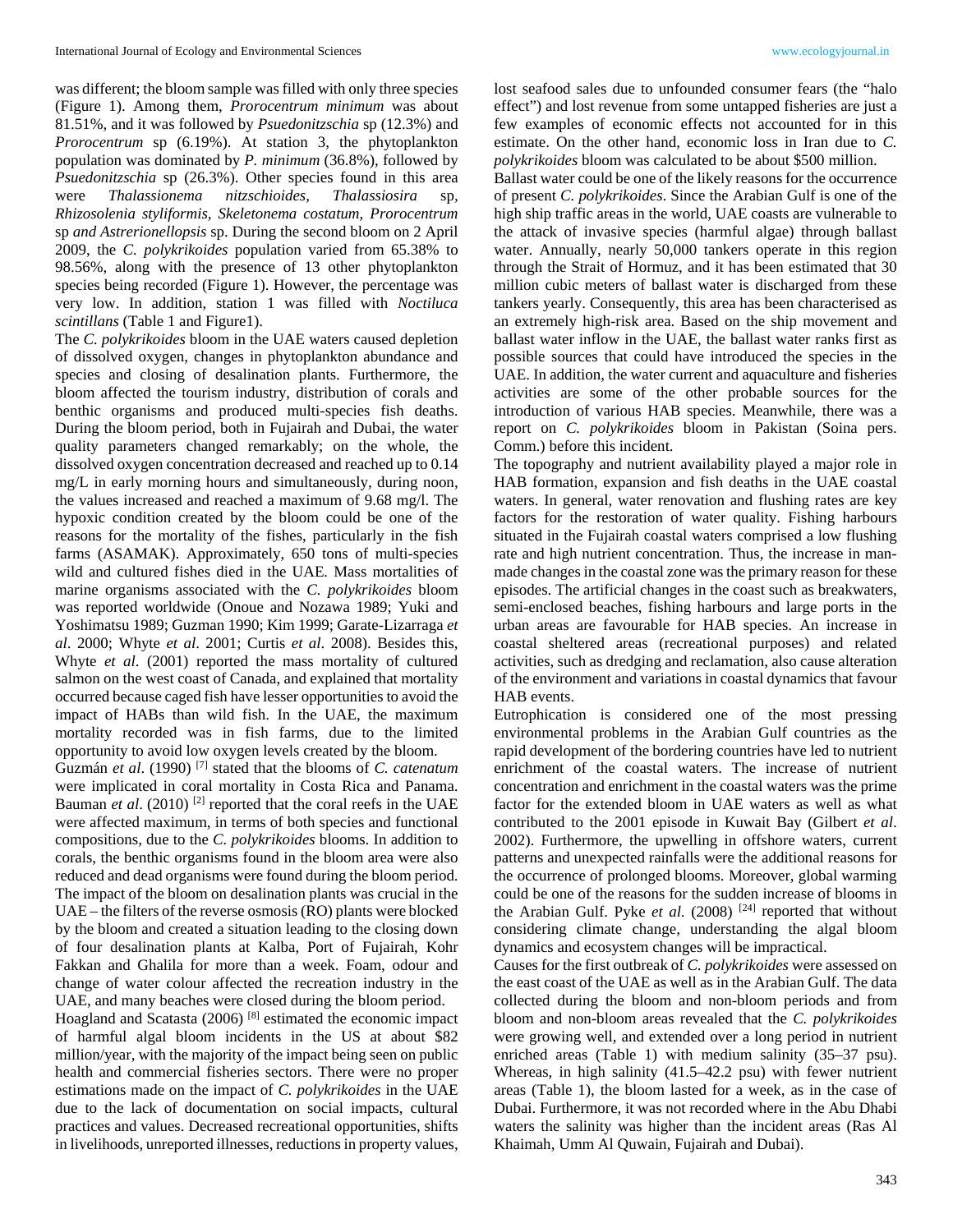The east coast is subjected to heavy traffic of commercial vessels that are known to be an important vector in the translocation of the resting cysts of harmful algae, and the port has been acting as a basin for resting cysts. The reason for *C. polykrikoides* blooms initially occurring on the east coast seems to be through ballast water and the water quality (salinity and nutrients) of the area (Fujairah). The bloom was then transported to the other areas, such as Ras Al Khaima, Umm Al Quwain and Dubai, by the influence of water currents. The heavy rain recorded a few days prior (26 March 2009) to the second bloom incident (1 April 2009) in Dubai, made changes to the water quality (high nutrients, less salinity) and promoted the growth of *C. polykrikoides* transported to these areas after the first incident at Port Rashid. The reason that *C. polykrikoides* blooms did not enter the coastal area of Abu Dhabi was probably due to the current direction, high salinity (44–52 ppt), and lower nutrient concentration than the nearby bloom areas. Furthermore, the temperature did not show any remarkable role in the bloom initiation or spreading in UAE waters. The *C. polykrikoides* blooms were recorded throughout the year, not in one place but several different places in the UAE. Occurrences of the bloom throughout the year, in different temperatures proved that it was not the primary factor initiating or extending the bloom and that it can tolerate a wide range of temperatures. However, the actual factor that triggers or trigged the *C. polykrikoides* bloom in UAE waters remained unidentified.



**Fig 1:** Percentage distribution of *Cochlodinium polykrikoids* and other phytoplankton species in different sampling sites.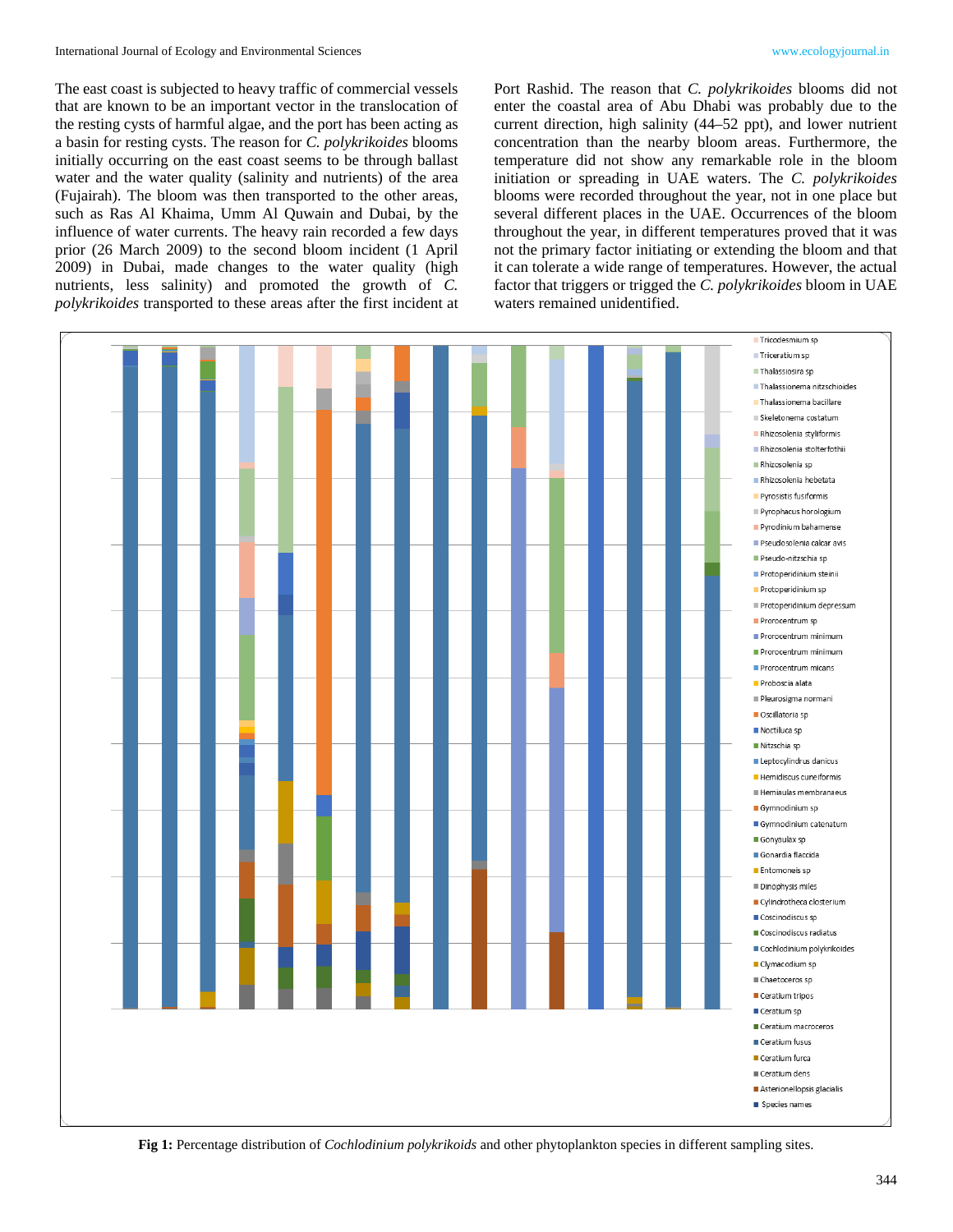

**Fig 2:** Chlorophyll Concentration during the *C. polykrikoides* bloom in UAE (August 2008 – March 2009)

| <b>Bloom</b><br><b>Incidences</b>            | <b>Stations</b> | <b>Place</b><br><b>Name</b>                  | <b>GPS</b><br>Location                       | $(^{\circ}C)$ | (psu) |      | $\left \frac{\text{Tempe}}{\text{rature}}\right \underset{\text{(new)}}{\text{Salinity}}\right \text{pH}\left \underset{\text{(mg/L)}}{\text{D.Oxygen}}\right $<br>(mg/L) | phyll | N    | Chloro Nitrite-Nitrate-Silicate-<br>N | <b>Si</b> | Phos-<br>phate-P<br>$(\mu g/L)$ $ (\mu M/L) (\mu M/L) ((\mu M/L)) (\mu M/L) $ | <b>Total</b><br><b>Numbers</b><br>(cells/L) | Cochlodinium<br><i>polykri-koides</i><br>cells/L) |
|----------------------------------------------|-----------------|----------------------------------------------|----------------------------------------------|---------------|-------|------|---------------------------------------------------------------------------------------------------------------------------------------------------------------------------|-------|------|---------------------------------------|-----------|-------------------------------------------------------------------------------|---------------------------------------------|---------------------------------------------------|
| Fujairah<br>Incident-1<br>$(28-10-$<br>2008) | Station-1       | Dibba<br>Accamia -<br>fishing port<br>inside | $N:25^{\circ}36416$<br>$E:56^{\circ}$ 17 522 | 28.53         | 37.88 | 8.54 | 6.83                                                                                                                                                                      | 10.01 | 0.54 | 0.81                                  | 4.99      | 1.38                                                                          | 11000000                                    | 10606200                                          |
|                                              | Station-2       | Dibba<br>Accamia-<br>fishing port<br>outside | $N:25^{\circ}36327$<br>$E:56^{\circ} 17 27$  | 28.43         | 37.96 | 8.56 | 6.85                                                                                                                                                                      | 19.8  | 0.54 | 0.81                                  | 4.99      | 2.76                                                                          | 21000000                                    | 20349000                                          |
|                                              | Station-3       | Dibba Al<br>Hassan New<br>Fishing port       | N:25° 36 592<br>E:56° 16 508                 | 28.41         | 37.33 | 8.53 | 5.34                                                                                                                                                                      | 12.6  | 0.54 | 0.81                                  | 4.73      | 2.46                                                                          | 16000000                                    | 15422400                                          |
|                                              | Station4        | Open sea                                     | N:25° 37 496<br>E:56° 17 219                 | 28.01         | 37.18 | 8.01 | 5.1                                                                                                                                                                       | 0.28  | 0.27 | 0.34                                  | 1.77      | 0.94                                                                          | 120000                                      | 13320                                             |
| Fujairah<br>Incident-2<br>$(17-11-$<br>2008) | Station-1       | Dibba<br>Accamia -<br>fishing port<br>inside | $N:25^{\circ}36416$<br>$E:56^{\circ} 17 522$ | 27.03         | 39.3  | 7.69 | 2.9                                                                                                                                                                       | 0.59  | 0.48 | 0.76                                  | 3.75      | 1.26                                                                          | 650000                                      | 535714                                            |
|                                              | Station-2       | Dibba<br>Accamia-<br>fishing port<br>outside | N:25° 36 327<br>$E:56^{\circ} 17 27$         | 26.79         | 39.23 | 7.88 | 2.61                                                                                                                                                                      | 0.47  | 0.43 | 0.73                                  | 3.81      | 1.84                                                                          | 521428                                      | 385714                                            |
|                                              | Station-3       | Dibba Al<br>Hassan New<br>Fishing port       | N:25° 36 592<br>E:56° 16 508                 | 27.54         | 39.35 | 7.69 | 0.14                                                                                                                                                                      | 0.12  | 0.43 | 0.65                                  | 3.68      | 1.79                                                                          | 99000                                       | $\overline{0}$                                    |

|  | Table 1: Water quality and Phytoplankton quantity during the bloom period in United Arab Emirates. |  |  |  |  |  |  |  |  |  |
|--|----------------------------------------------------------------------------------------------------|--|--|--|--|--|--|--|--|--|
|--|----------------------------------------------------------------------------------------------------|--|--|--|--|--|--|--|--|--|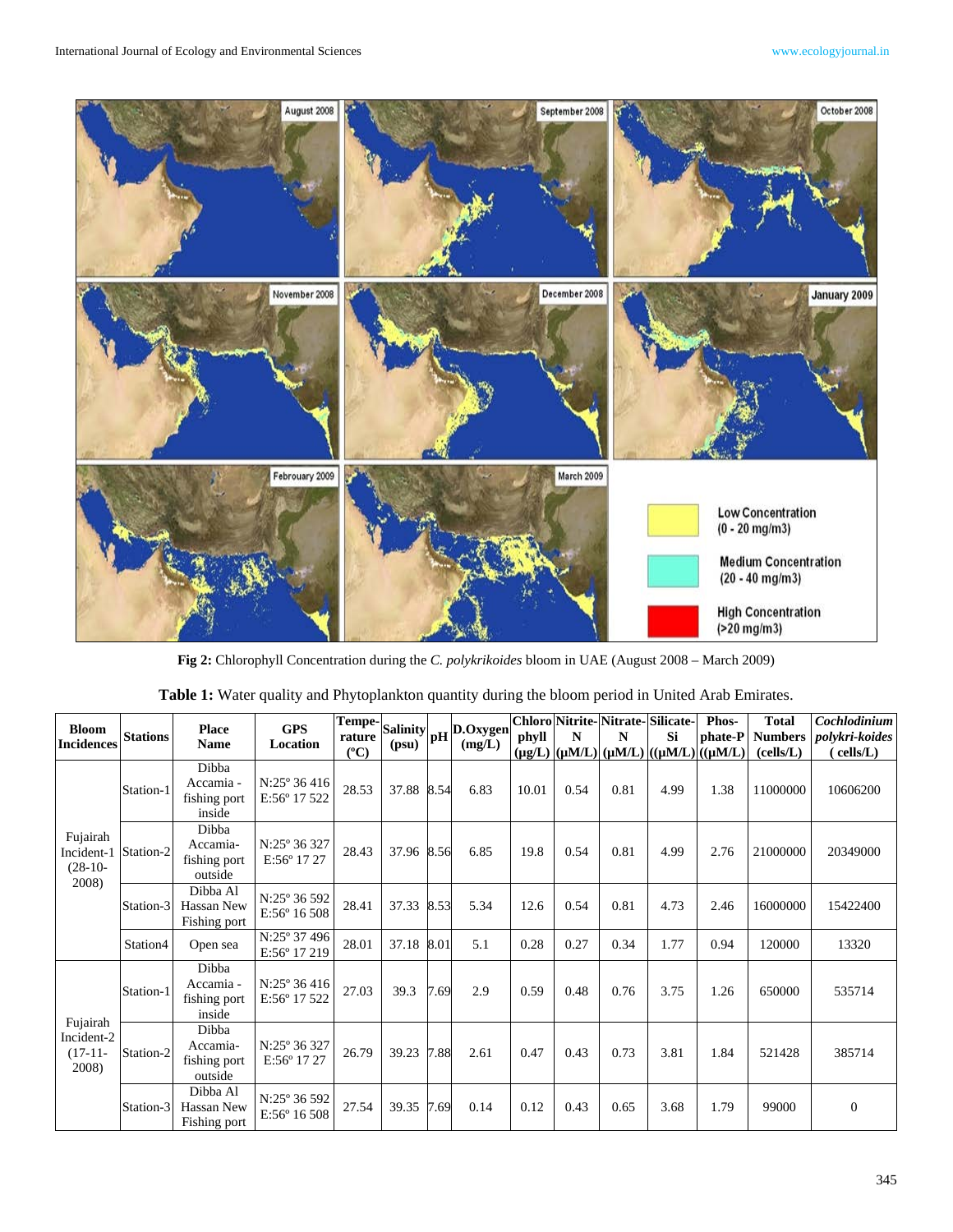|                                               | Station-4  | Dibba Al<br>Hassan Old<br>Fishing port  | N:25° 35 113<br>E:56° 16 352                 | 27.27 | 39.33 7.63 |      | 0.44 | 12.2 | 0.54 | 0.73 | 4.07 | 2.00 | 13500000  | 13500000     |
|-----------------------------------------------|------------|-----------------------------------------|----------------------------------------------|-------|------------|------|------|------|------|------|------|------|-----------|--------------|
|                                               | Station-5  | Asamak -<br>Culture area                | N:25° 36 522<br>$E:56^{\circ} 19 59$         | 27.17 | 39.15      | 8.23 | 7.25 | 0.49 | 0.48 | 0.66 | 3.48 | 1.95 | 537500    | 531250       |
|                                               | Station-6  | Al Fakeet                               | $N:25^{\circ}36133$<br>E:56° 2044            | 27.15 | 39.16 8.18 |      | 6.03 | 0.01 | 0.22 | 0.32 | 2.76 | 1.11 | 3000      | 2000         |
|                                               | Station-7  | Fujairah Port-<br>Desalination<br>plant | $N:25^{\circ} 10 153$<br>E:56° 21 545        | 27.68 | 39.07      | 8.32 | 9.13 | 5.1  | 0.46 | 0.68 | 3.55 | 1.63 | 5520000   | 5520000      |
| Dubai -<br>Incident-1<br>$(11-1-09)$          | Station-1  | Port Rashid<br>Jetty                    | N.25°.16.52.2<br>E.055.17.19.2               | 21.9  | 42.4       | 8.1  | 9.68 | 52   | 0.48 | 0.71 | 2.56 | 2.00 | 133500000 | 133500000    |
| Dubai<br>Incident-1<br>$(14-1-09)$            | Station-1  | Port Rashid<br>Jetty                    | N.25.16.52.2<br>E.055.17.19.2                | 21.17 | 42.1       | 7.9  | 5.3  | 0.8  | 0.43 | 0.48 | 2.50 | 1.90 | 180000    | 80000        |
|                                               | Station-2  | Palm Deira                              | N.25°.17.11.6<br>E.055.18.47.7               | 20.92 | 41.5       | 8.17 | 9.22 | 51.4 | 0.54 | 0.73 | 3.42 | 2.21 | 56800000  | $\theta$     |
|                                               |            | Station-3 Open Channel                  | N.25°.17.18.5<br>E.055.16.00.3               | 21.1  | 42         | 8.08 | 6.6  | 0.6  | 0.24 | 0.32 | 1.58 | 0.90 | 312000    | 8000         |
| Dubai<br>Incident-2<br>$(02-04-09)$ Station-3 | Station-1  |                                         | N 25° 18.900'<br>E 055° 15.709'              | 22.45 | 40.95      | 7.95 | 4.7  | 1.6  | 0.33 | 0.52 | 2.69 | 2.08 | 2000000   | $\mathbf{0}$ |
|                                               | Station-2  |                                         | N 25 <sup>oo</sup> 20.469'<br>E 055° 11.779' | 22.61 | 40.93      | 8.08 | 5.92 | 33   | 0.39 | 0.61 | 3.15 | 2.00 | 11185000  | 10385000     |
|                                               |            |                                         | N 25 <sup>oo</sup> 20.334'<br>E 055° 11.193' | 22.85 | 40.8       | 8.28 | 9    | 49.6 | 0.39 | 0.61 | 2.76 | 2.00 | 27811000  | 27411000     |
|                                               | Station -4 |                                         | N 25 <sup>oo</sup> 09.707'<br>E 055° 06.781' | 23.6  | 40.85      | 8.03 | 5.03 | 0.2  | 0.22 | 0.32 | 4.73 | 1.03 | 52000     | 34000        |

#### **Conclusion**

Our study suggests that *C. polykrikoides* blooms are natural phenomena that might have increased due to anthropogenic activities. Ballast water, eutrophication and water currents are the probable reasons for the bloom initiation and expansion in the UAE. The artificial changes in the coasts and activities related to coastal development including dredging, landfilling, and infrastructure development caused variations in coastal dynamics that led the bloom to stay for a prolonged period, in a particular place. The movement of the blooms were mainly controlled by the water currents.

#### **Acknowledgment**

The authors would like to express their sincerest gratitude to the Management of Environment Agency–Abu Dhabi, the Ministry of Environment and Water, and Dubai Municipality for their support of the study. We thank the Secretary-General of the EAD for his interest and support. We would like to express our gratitude to Dr Steve L. Morton, Bio-toxin Program, NOAA, USA, for the precise identification and SEM photographs of *Cochlodinium polykrikoides*. We are especially grateful to Dr Himansu Das and Dr Salim Javed for their timely support, required at the various stages of this research.

## **References**

- 1. Anton A, Teoh PL, Mustaffa S, Nordin L. *Cochlodinium* blooms in Sabah, Malaysia. In: Proceedings of the 12th International Conference on Harmful Algae. Copenhagen, Denmark, 2006.
- 2. Andrew G, Bauman, John A, Burt c, David A. Feary a,d, Elise Marquis a,e, Paolo Usseglio. Tropical harmful algal blooms: An emerging threat to coral reef communities? Marine Pollution Bulletin -In press, 2010.
- 3. Curtiss CC, Langlois GW, Busse LB, Mazzillo F, Silver MW. The emergence of *Cochlodinium* along the California coast (USA). Harmful Algae. 2008; 7:337-346.
- 4. Du Q, Huang Y, Wang X. Toxic dinoflagellate red tide by a *Cochlodinium* sp. along the coast of Fujian, China. In:

Smayda, T.J., Shimizu, Y. (Eds.), Toxic Phytoplankton Blooms in the Sea. Elsevier, New York, 1993, 235-238.

- 5. Gárate-Lizárraga I, Bustillos-Guzmán JJ, Morquecho LM, Lechuga-Deveze H. First outbreak of *Cochlodinium polykrikoides* in the Gulf of California. Harmful Algae News. 2000; 21:7.
- 6. Glibert PM, Landsberg JH, Evans JJ, Al-Sarawi MA, Faraj M, Al-Jarallah MA *et al*. A fish kill of massive proportion in Kuwait Bay, Arabian Gulf, 2001: the roles of bacterial disease, harmful algae, and eutrophication. Harmful Algae 1, 2002, 215-231.
- 7. Guzmán HM, Cortés J, Glynn PW, Richmond RH. Coral mortality associated with dino flagellate blooms in the eastern Pacific (Costa Rica and Panama). Mar. Ecol. Prog. Ser. 1990; 60:299-303.
- 8. Hoagland P**,** Scatasta S**.** The economic effects of harmful algal blooms. In E Graneli and J Turner**,** eds**.,** Ecology of Harmful Algae**,** 2006.
- 9. Imai I, Yamaguchi M, Hori Y. Eutrophication and occurrences of harmful algal blooms in the Seto Inland Sea. Plankton Benthos Res, 2006, 71-84.
- 10. Jeong H, Yoo Y, Kim J, Kim T, Kim J, Kang N *et al*. Mixotrophy in the phototrophic harmful alga *Cochlodinium polykrikoides* (Dinophyceae): prey species, the effects of prey concentration, and grazing impact. J. Eukaryot. Microbiol. 2004; 51:563-569. Kim *et al*
- 11. Kim CS, Lee SG, Lee CY, Kim HG. Reactive oxygen species as causative agents in the ichthyotoxicity of the red tide dinoflagellate *Cochlodinium polykrikoides.* J. Plank. Res. 1999; 1:2105-2115.
- 12. Kim D, Oda T, Muramatsu T, Kim D, Matsuyama Y, Honjoc T *et al*. Possible factors responsible for the toxicity of *Cochlodinium polykrikoides*, a red tide phytoplankton. Comp. Bioch. Physiol. Part C. 2002; 132:415-423.
- 13. Kim H, Kim D, Lee D, Park C, Kim H. Limiting nutrients of *Cochlodinium polykrikoides* red tide in Saryang Island coast